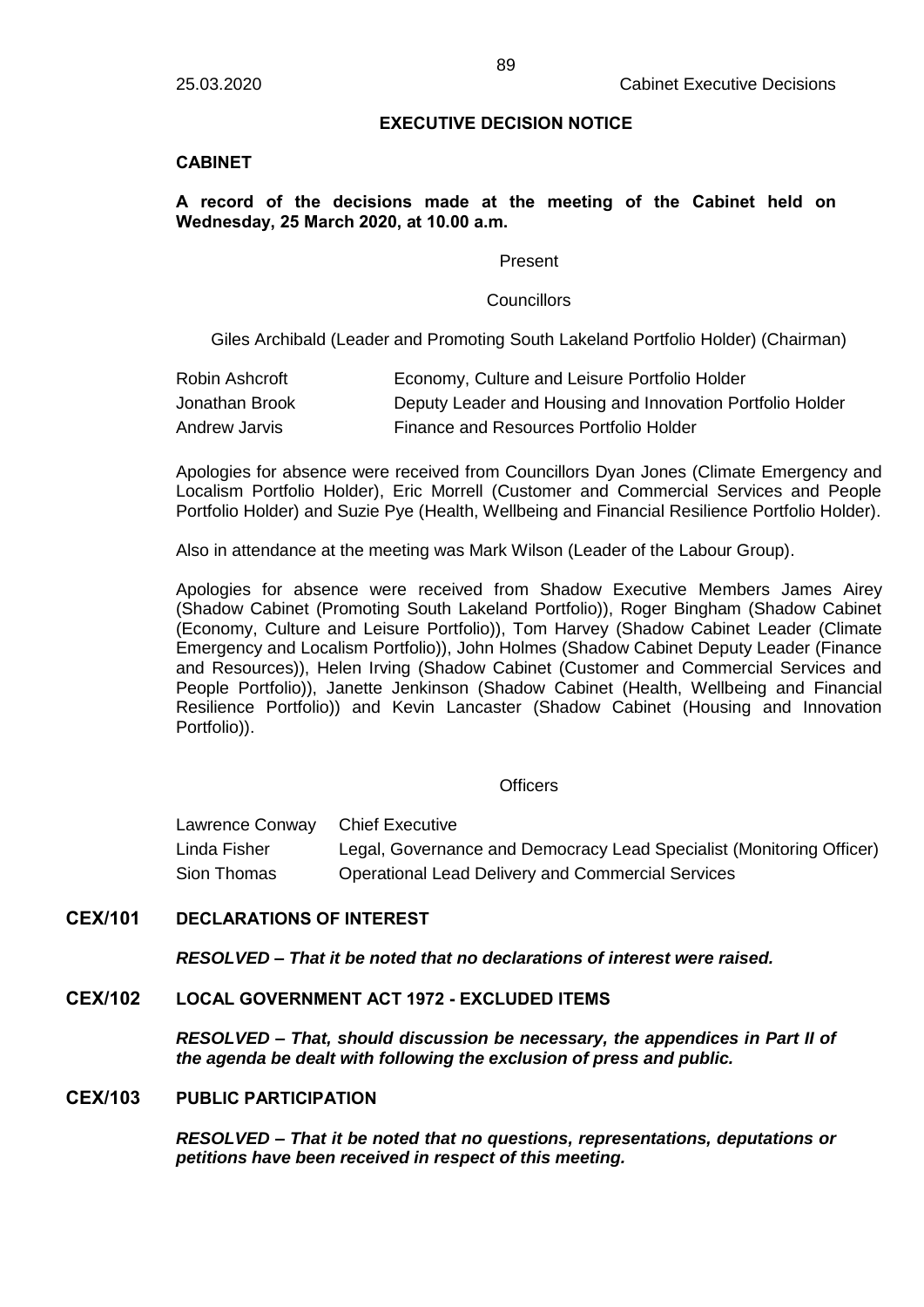### **CEX/104 EMERGENCY EXECUTIVE DECISION-MAKING**

#### **Summary**

The Leader and Promoting South Lakeland Portfolio Holder asked Cabinet to support his decision to delegate to the Chief Executive any decision which was related to the COVID 19 Global pandemic emergency, or that was urgent or that would be necessary or expedient, or which would otherwise protect the Council's interests. This delegation of powers would be in consultation with the Leader of the Council and relevant Portfolio Holder.

*Note – All Executive powers vests in the Leader as the "Senior Executive Member" under Section 9E of the Local Government Act 2000, and the Leader can authorise any executive member or officer to take decisions at any time.*

*In relation to Resolution (5) below, the Constitution stated that the call-in procedure should not apply where a decision being taken by the Cabinet was urgent and any delay likely to be caused by the call-in process would, for example, seriously prejudice the Council's or the public's interests. In accordance with paragraph 16(j) of the Constitution, the Head of Paid Service had agreed that the decision proposed was reasonable in all the circumstances and for it to be treated as a matter of urgency and that the call-in process should be waived.*

The Leader of the Labour Group expressed strong support for the measures being taken.

#### **Decision**

### *RESOLVED – That*

*(1) Cabinet supports the Leader's decision to delegate to the Chief Executive any executive decision in this COVID 19 Global pandemic emergency or that is urgent or that would be necessary or expedient, or which would otherwise protect the Council's interests, including key decisions (this would be in consultation with the Leader of the Council and Portfolio Holder);*

*(2) Cabinet notes the Leader's decision and agrees that in the event that the Chief Executive is not available that this responsibility will be delegated to such persons whom the Chief Executive has authorised in writing;*

*(3) Cabinet notes the Leader's decision and agrees that in the event that the Leader is not available that this responsibility to be consulted will be delegated to the Deputy Leader or such other Portfolio Holder whom the Leader has authorised in writing;*

*(4) Cabinet agrees that the relevant Director (or appointed Deputy) has the authority to award contract awards up to the value of £100,000 following consultation with relevant Portfolio Holder, Section 151 Officer and Monitoring Officer (all other contract awards will be addressed by the delegation at Resolution (1) above); and*

*(5) Cabinet agrees to the establishment of a COVID 19 grant scheme with an allocated budget of £95,000 for those assisting with supporting the most vulnerable during this pandemic. Cabinet delegates the criteria and process for administering the fund to the Chief Executive.*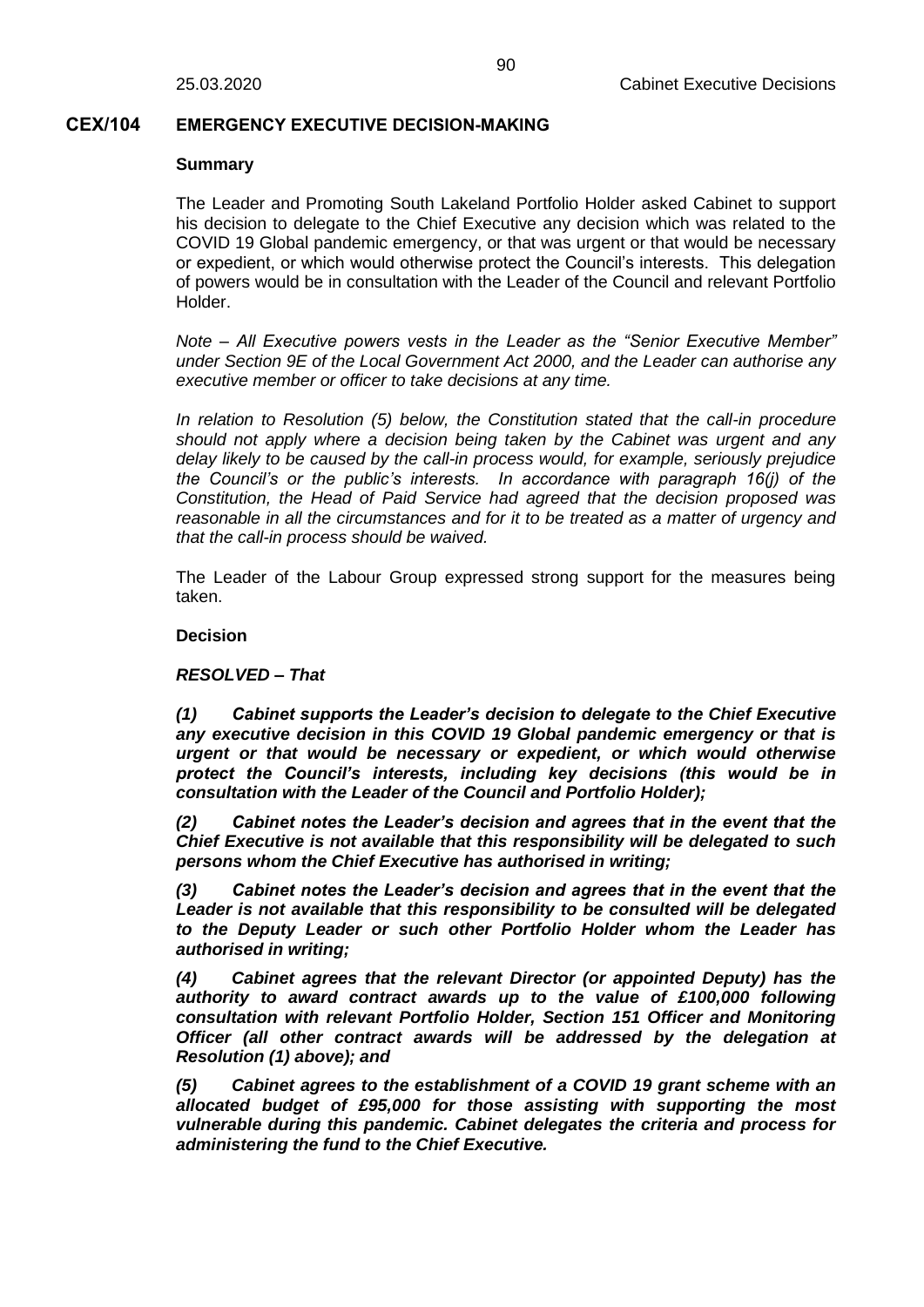### **Reasons for Decision**

The decision will ensure that the Council continues to be flexible with decision-making and continue to deliver the Council's priorities at an unprecedented time.

## **Alternative Options Considered and Rejected**

Retain Leader and Cabinet decision-making without providing further options to delegate decision-making with the potential for Members to attend the Council's offices to take decisions and risk infection despite social distancing measures. There is the potential for the Council's reputation to be damaged in the event that decisions cannot be made swiftly.

## **CEX/105 NON ATTENDANCE AT COUNCIL MEETINGS - APPROVAL OF REASON FOR NON-ATTENDANCE**

### **Summary**

The Council's Monitoring Officer introduced the report. Section 85 of the Local Government Act 1972 provided that councillors who had not attended a meeting in any six-month period since their last attendance automatically ceased to be a Member of the Council. The Act provided that this automatically applied, unless the failure to attend was a reason approved by Council.

The reason was updated to add the wording ", or who could not meet the attendance requirements due to the Council's decision to follow Government advice by deferring or cancelling meetings."

Cabinet was, therefore, being asked to approve the updated reasons for nonattendance during the declared pandemic. For the health reason to apply and for it to be recorded, councillors would be requested to contact the Monitoring Officer. In the event that councillors did not contact the Monitoring Officer providing this reason, normal rules would continue to apply. For the reason of cancellation or deferral of meetings to apply, this would be a matter of record and apply automatically.

The Monitoring Officer explained that an emergency non-executive decision process was also being put into place.

It was clarified that the report had been sent to all Party Leaders and no comments had been made. Consultation had been after publication of the report.

### **Decision**

### *RESOLVED – That*

*(1) the updated reasons for non-attendance at meetings in any six month period during the declared pandemic outlined at paragraph 3.2 to the report be approved, namely, during the declared pandemic, any councillors who are unable to attend Council meetings having followed Government, Public Health England and NHS advice relating to COVID-19, or who could not meet the attendance requirements due to the Council's decision to follow Government advice by deferring or cancelling meetings, will have an approved reason for non-attendance at Council meetings; and*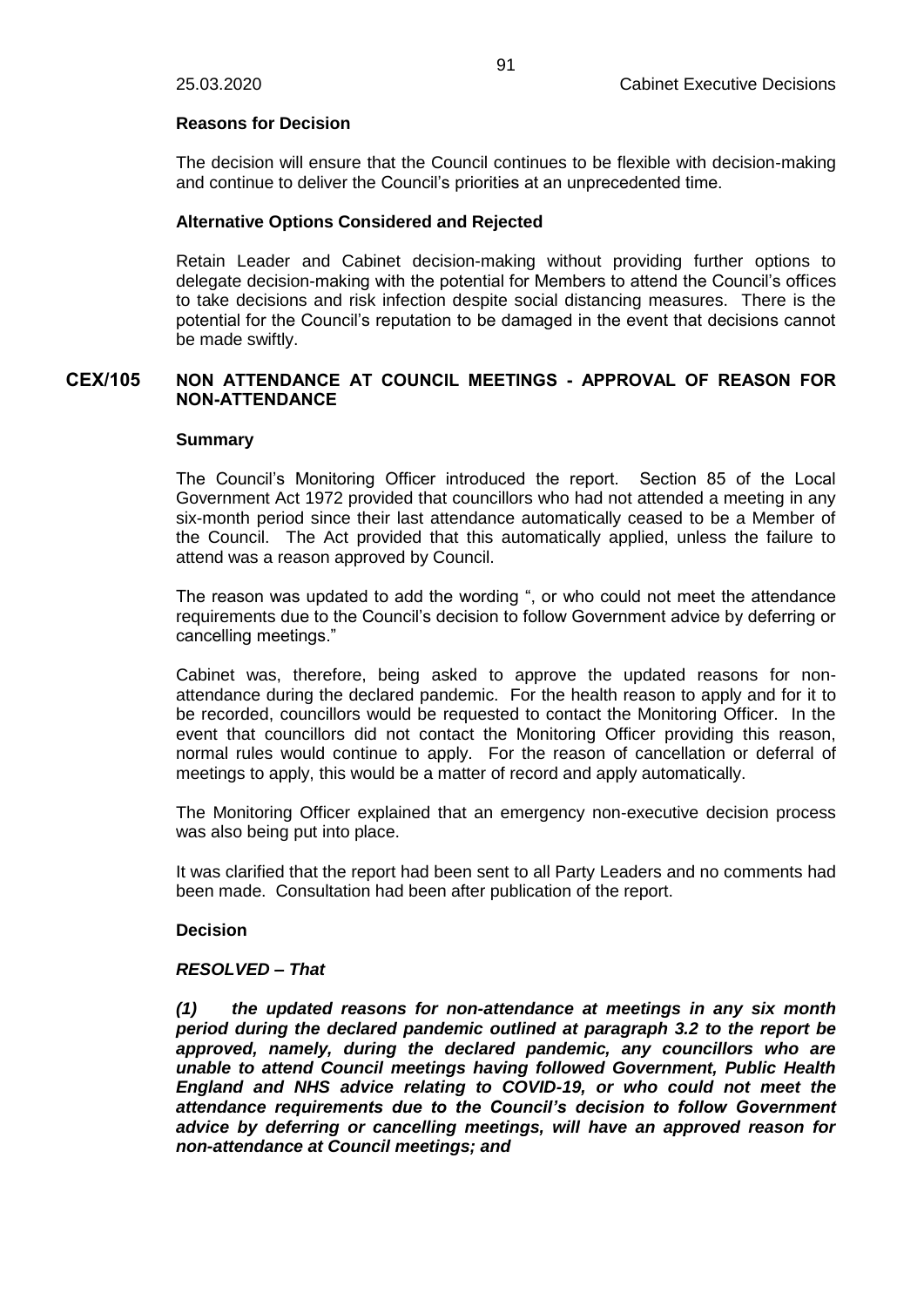*(2) all Members who find themselves in this situation and who are unable to attend Council meetings having followed Government, Public Health England*  and NHS advice relating to COVID-19 be requested to inform the Monitoring *Officer as and when this occurs (for the reason of cancellation or deferral of meeting to apply, this will be a matter of record and apply automatically).*

#### **Reasons for Decision**

Those councillors who have not attended a meeting in any six month period since the last attendance at a meeting will have an approved Council reason for non-attendance and will not automatically cease to be a Member of the Council.

Councillors assist the Council in the discharge of its functions and in decision-making. The Council's decision-making processes help it to achieve the aims and objectives of the Council's priorities.

#### **Alternative Options Considered and Rejected**

To continue to apply Section 85 of the Local Government Act 1972. However, nonattendance may be on receipt of professional advice, or due to cancellation or deferral of meetings, and it would seem unfair in these circumstances for the rules of nonattendance to apply with automatic cessation of the role of councillor.

## **CEX/106 PARKING SUBSIDY AGREEMENT FOR BUXTON PLACE CAR PARK, ULVERSTON**

#### **Summary**

The Finance and Resources Portfolio Holder presented the report informing Members that the Council had been approached in November 2019 by Ulverston Town Council and Ulverston BID, and asked to consider a subsidised parking scheme where the Town Council and BID would jointly subsidise the parking within Buxton Place Car Park. The principle behind this was that they wanted to encourage dwell time of visitors and shoppers to the town.

The proposed subsidised parking scheme comprised of new parking rates of £0.50 for one hour and £1.00 for two hours, with Ulverston Town Council and Ulverston BID paying the difference between the new rate and original rate ('the Scheme'). Therefore, Ulverston Town Council and Ulverston BID would subsidise the reduced parking rates at a cost of £0.70 for one hour and £1.20 for two hours.

The Council currently had a reduced rate car parking tariff in Stockbridge Lane Car Park within Ulverston which offered parking all day for £1.00. The proposed Scheme for Buxton Place was to encourage shoppers to come into Ulverston following the opening of a new Marks and Spencer's store and an Aldi store.

Following a review of the car parking tickets sold in Buxton Place Car Park in the 2018/2019 financial year, it was reasonable to assume the number of ticket sales as an accurate base data to agree the subsidy required. In 2018/2019, there had been 28,828 one hour duration tickets sold and 12,701 two hour duration tickets sold. An annual subsidy payment of £35,420.80 from Ulverston Town Council and Ulverston BID would be made and fixed payment for the first 12 months proposed.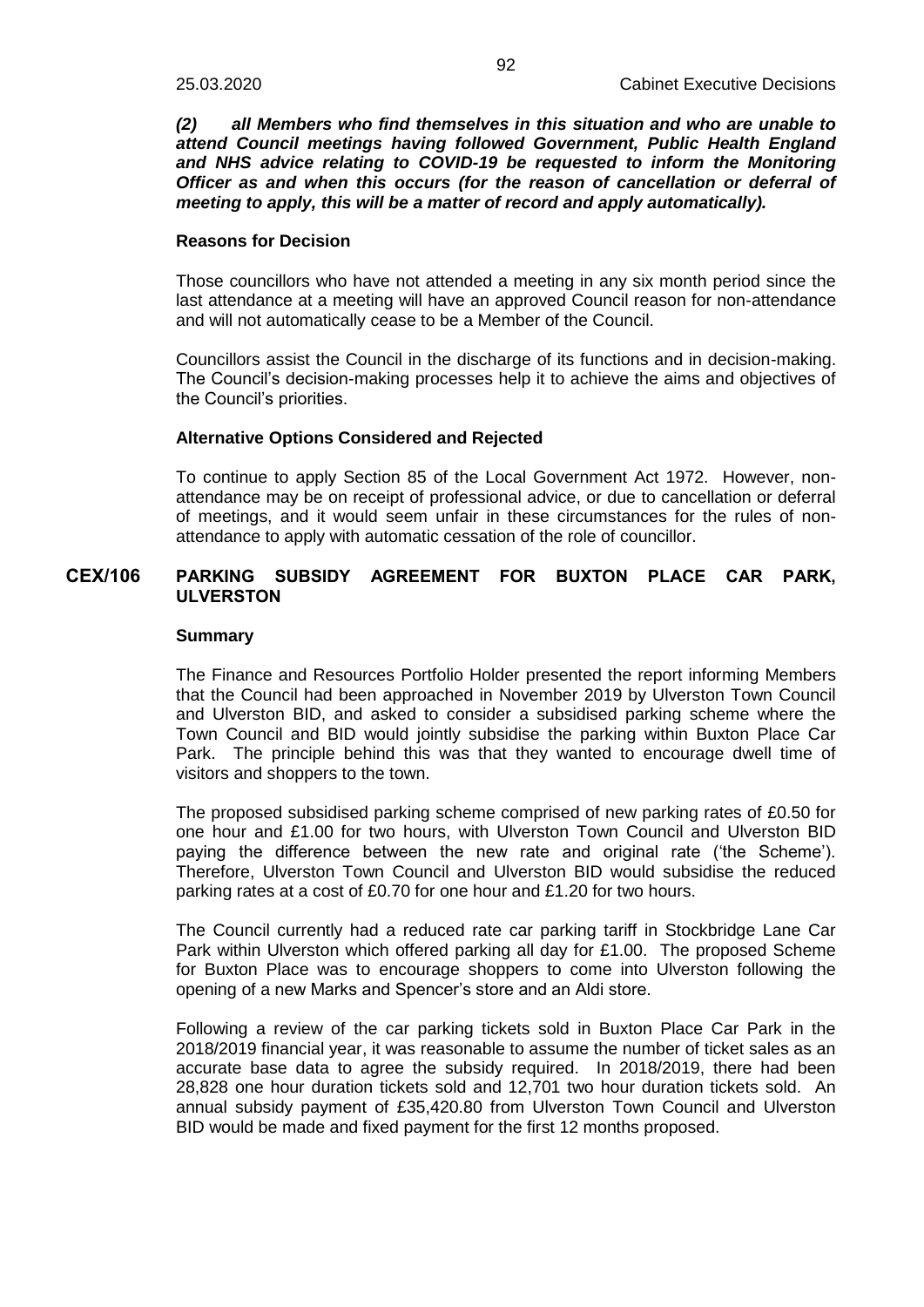There was potential that users from other car parks would move to Buxton Place Car Park from those at Brewery Street or Theatre Street. This was, therefore, a risk to the Council, with a fixed payment to be agreed for the first 12 months but, equally, this scheme would hopefully bring additional cars to the Town and, therefore, compensating for any potential loss in revenue.

There would also be an option within the legal Agreement for both parties to review the Agreement after 12 months, with a break clause and possibility to renegotiate the subsidy. This ensured that the Agreement continued only where the Scheme was deemed to be a success for the first 12 months.

**Decision**

#### *RESOLVED – That*

*(1) the proposal for subsidised parking at Buxton Place Car Park, Ulverston, be approved; and*

*(2) authority be delegated to the Director of Customer and Commercial Services and the Legal, Governance and Democracy Lead Specialist (Monitoring Officer) to prepare and enter into an appropriate agreement for subsidised parking at Buxton Place Car Park, Ulverston, and to prepare the required Traffic Regulation Order.*

#### **Reasons for Decision**

To assist in the delivery of the Council Plan – Economy and Culture – Developing town centres which are attractive and accessible for living, working, culture and leisure. This project is a pilot project to determine if cheaper parking in Ulverston will protect Town Centre shops and businesses from a drop in footfall from the newly opened out of town supermarkets.

### **Alternative Options Considered and Rejected**

Refuse to enter into an agreement with Ulverston Town Council and Ulverston BID and keep the parking rates at status quo. This is not recommended as the Council prides itself on working with Town and Parish Councils and remains very committed to the localism agenda. The Council understands that Ulverston Town Council and Ulverston BID have the support from Ulverston Town Centre users and BID levy payers for the Proposal to be taken forward.

## **CEX/107 RECONFIGURATION OF SOUTH LAKELAND HOUSE AND KENDAL TOWN HALL**

### **Summary**

The Finance and Resources Portfolio Holder reported that South Lakeland District Council (SLDC) was currently going through a major programme of change and transformation through the Customer Connect Programme, recognising the need to adopt different ways of working to engage with its many customers and residents. Underpinning the transformation would be the adoption of changes in technology, allowing both staff and customers the ability to engage in ways not currently possible. The Customer Connect Programme would result in changes to the way the Council engaged with its customers, with more activities being moved to self-help and online channels. It was felt that a new refurbished, agile and flexible working space would benefit the Council and support the Customer Connect Programme.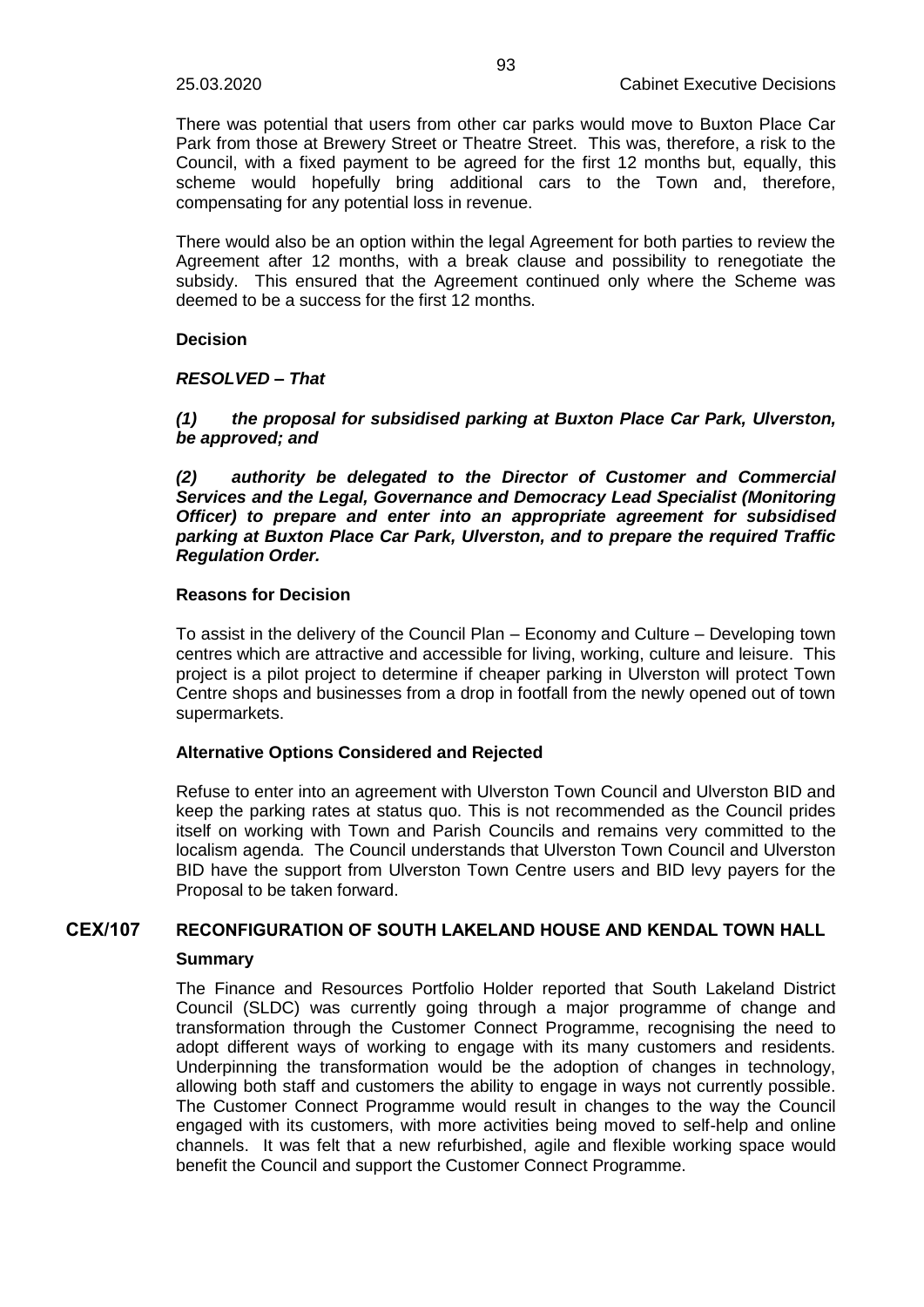In 2016-2018 SLDC had undertaken a joint feasibility study with Cumbria County Council and the Lake District National Park Authority to investigate the potential of a new Public Sector Hub on the County Hall site in Kendal. Alongside this study, SLDC had undertaken a high level assessment of the potential to invest in the renovation of South Lakeland House (SLH) and Kendal Town Hall (KTH). With a smaller floor space requirement for SLDC than currently used, the assessment included the potential to create renovated office space which could be attractive to the market and which could generate an income for the Council. The assessment had also been also based on the idea of creating a new customer service reception area in the Town Hall, with the Town Hall being a major asset for the Town and more readily accessible for the public. The findings of this study indicated that there was scope to improve the space utilisation at both SLH and KTH, with subsequent opportunities to lease out vacated space to third party tenants, or increase the range of function rooms for events within the Town Hall. This study had determined that with appropriate design, it would be possible to accommodate the full SLDC requirements for workstations on the first floor of SLH, which would be more directly linked to the main KTH ground floor, which would provide the new main reception and customer meeting space. After receiving detailed financial information (including possible costs associated for occupation) for, and completing the initial feasibility of the Public Sector Hub, and taking into account the residual liabilities associated with the South Lakeland House site, SLDC had withdrawn from further feasibility work on the Public Sector Hub to concentrate on a detailed feasibility study for SLH and KTH, building on the high level assessment undertaken.

In April 2018, SLDC had commissioned Lambert Smith Hampton and Blue-Sky Interior Designers Ltd to produce concept and developed design options, up to RIBA Stage 3 (Concept design), for SLH and KTH, with the aim of creating a scheme which was fit for purpose and maximised the use of the available space - to undertake an assessment of potential demand for the refurbished surplus space which was likely to arise from the investment in SLH and KTH and carry out a market review of all office space within Kendal to determine existing supply and potential future demand. The outputs of this work had informed the Business Case required to support the proposed refurbishment works and to design accommodation for third party tenants to suit the identified demand. It was felt that the current space was unlettable at present.

The brief for the concept design had been to provide office accommodation fit for purpose, fit for the future and to use the space effectively and efficiently, and to ensure that accessibility issues from KTH through to SLH were resolved. This included looking at a new reception for SLDC in KTH, to create an office environment which encouraged a more agile and interconnected workforce and which created an exciting, vibrant workspace where people wanted to spend time and created an interface between users and their environment. Various case studies showed that improved working environment increased productivity and so it had been considered important to create an environment where people enjoyed working that offered colleagues a chance to work in a manner and setting which suited them. The design was also to be based on a Desk ratio of 7:10 (seven desks for every ten employees) and the number of desks based on the perceived staff numbers post-Customer Connect implementation. (The desk ratio is felt to be a fairly conservative ratio with the Council currently operating informally at staffing numbers similar to that of 7:10 without a flexible and agile working policy in place).

The project was also required in order to undertake much needed refurbishment of KTH, improve use of this asset and secure its future. KTH was considerably underutilised with the lack of flexibility in the meeting rooms being sub optimal. SLDC day to day functions currently used South Lakeland House and only occasionally KTH. The investment would enable more operational activities to take place in the Town Hall,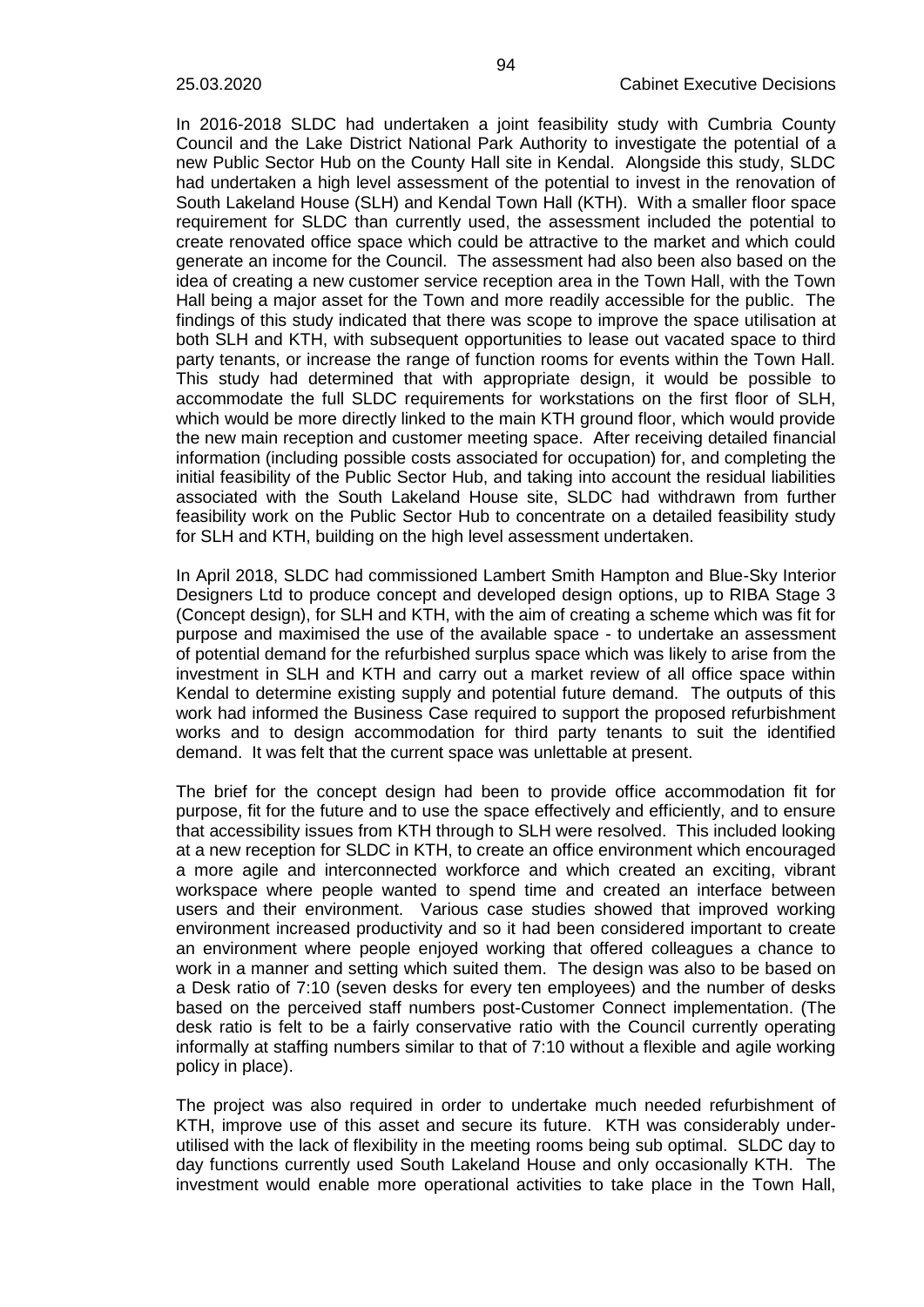releasing space in South Lakeland House for alternative income generation. The additional space created following the investment would increase the range of events that could be accommodated. The refurbishment of the Town Hall would be sympathetic to its listing and would enable the building to be used more widely by the public through having the Council's reception within the Town Hall. All existing user groups could be accommodated within the new scheme and the Council would explore the use of the space by other users groups. Events income within the financial forecasting had been kept to moderate increases to avoid the charge of 'over pricing' from the regular user groups.

While businesses of a certain size would always require larger footprints, Small and Medium Sized Enterprises (SMEs) were a critical component of the future success and vibrancy of the Northern Powerhouse economy and the Morecambe Bay Economic region, and were likely to have a transformative effect on the UK's commercial property market in the years ahead. Landlords therefore had a vital role to play in nurturing South Lakeland's thriving SME sector by providing high-quality, flexible office space which was capable of responding to the ever-changing needs of modern businesses. The opportunity that this scheme had for the Council's economic development agenda had not to be underestimated with the creation of small offices for start–ups, similar to the Mintworks project, and investigation to date had shown an evident need for a Mintworks Phase 2.

Following approval from Cabinet in February 2019 to proceed to RIBA Stage 4 and including obtaining statutory approvals and tender, work had been undertaken to proceed with detailed design. Planning consent for works proposed to SLH Listed Building consent for works proposed to KTH had been received on 19 December 2019.

Invitation to tender for the works had been issued on 6 January 2020, with tenders returned on 21 February 2020.

Details were provided in relation to the Programme of Works, due to start in May 2020. It was also reported that the Council had submitted a funding bid to Cumbria LEP to help support the investment for the Mintworks Part 2 to support SMEs. Success of any funding bids was expected to be announced at a later date. No grant funding had been included within the business case. Further reported was that, as part of the scheme, work would take place to improve insulation values to roof areas. Windows to South Lakeland House would be replaced to meet with current Building Regulations and U Values improved. Lighting would be replaced with LED lighting in KTH and SLH, and fitted with motion sensors. Space heating would be improved through more efficient use of the space. A new green sedum roof would be installed to replace the glazed atrium to the existing reception area of SLH and a review of photovoltaic panels will also be taking place for SLH. The report also contained information regarding consultation which had been carried out as part of the process.

*Note - Members voted to move into Part II to discuss Appendix 1 to the report which contained exempt information in relation to the tender evaluation.*

# **CEX/108 PRESS AND PUBLIC**

RESOLVED – That, under Section 100(A)(4) of the Local Government Act 1972, the press and public be excluded from the meeting for the following item of business on the grounds that it involves the likely disclosure of exempt information as defined in Part 1 of Schedule 12 A of the Act as amended by the Local Government (Access to Information) (Variation) Order 2006 by virtue of the Paragraph indicated.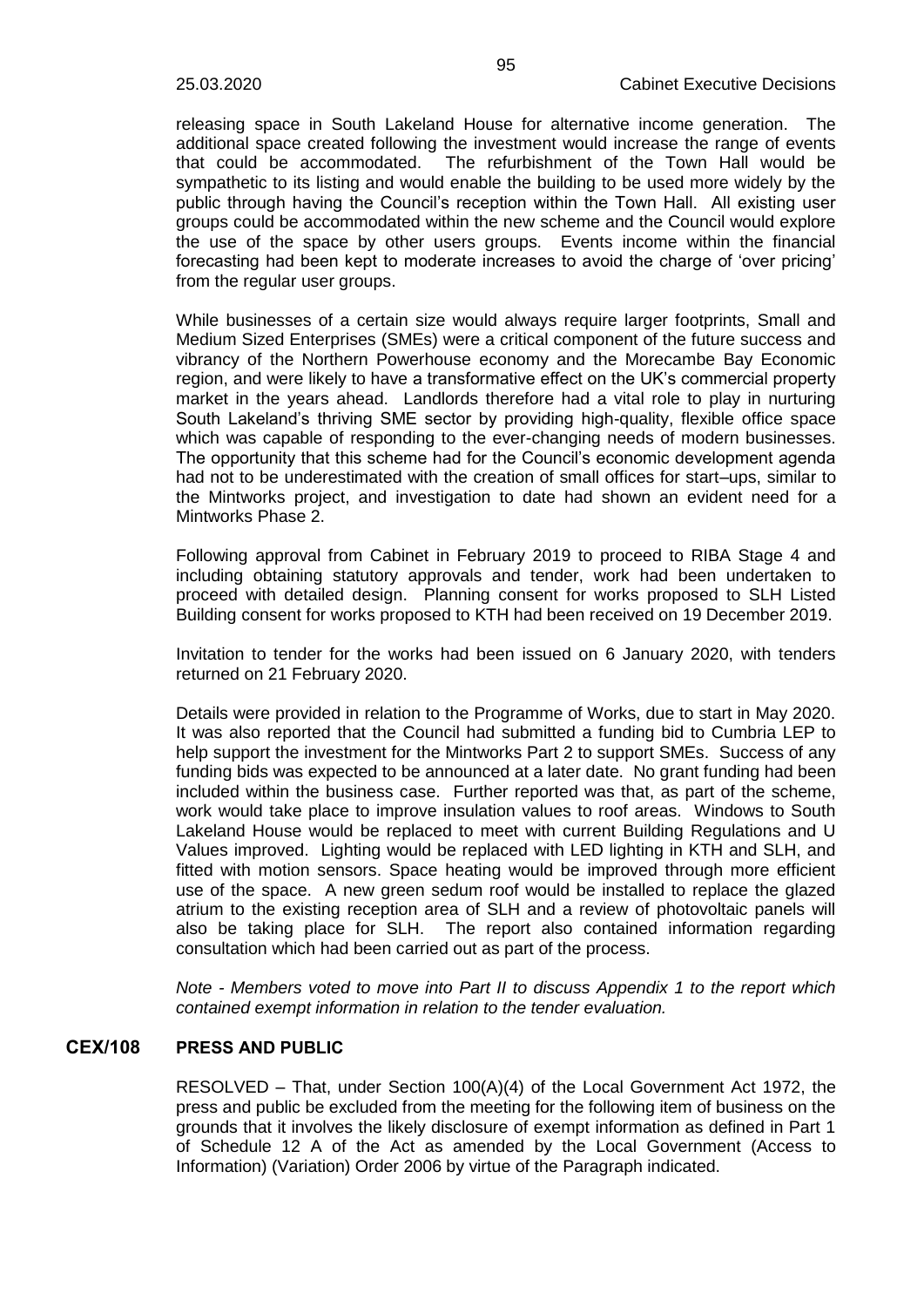### **CEX/109 RECONFIGURATION OF SOUTH LAKELAND HOUSE AND KENDAL TOWN HALL - APPENDIX 1**

- *Paragraph 3 - Information relating to the financial or business affairs of any particular person (including the authority holding that information)* 

Discussion took place in relation to Appendix 1 to the report which included exempt information in relation to the tender evaluation.

*Note - Members voted to move back into Part I.*

## **CEX/110 RE-ADMISSION OF PRESS AND PUBLIC**

RESOLVED – That the press and public be re-admitted to the meeting.

# **CEX/111 RECONFIGURATION OF SOUTH LAKELAND HOUSE AND KENDAL TOWN HALL**

### **Summary**

The Finance and Resources Portfolio Holder raised the issue of the Coronavirus emergency which clearly had the potential to disrupt the implementation of the project, however, still urged that the recommendation be approved. The Council would need to work closely with the successful contractor regarding Government advice on health and safety at work, as well as any constraints imposed upon them and in the light of constraints.

The Leader thanked the Operational Lead for Delivery and Commercial Services and all officers who had worked on the Scheme. He was delighted that the projected was moving ahead.

The Labour Group Leader supported the proposal and, in addition to points already raised, drew attention to the resulting benefits for residents.

### **Decision**

### *RESOLVED – That*

*(1) the contract for construction works to reconfigure and refurbish South Lakeland House and Kendal Town Hall be awarded to the recommended contractor as identified in the Part II Appendix 1 to the report;* 

*(2) authority be delegated to the Director of Customer and Commercial Services and to the Legal, Governance and Democracy Lead Specialist (Monitoring Officer) to enter into, on behalf of the Council, an appropriate contract with the successful tenderer for the construction works; and*

*(3) the appointment of Lambert Smith Hampton and sub-consultants through the Bloom procurement framework to project manage the scheme within the agreed budget be approved and authority delegated to the Director of Customer and Commercial Services and to the Legal, Governance and Democracy Lead Specialist (Monitoring Officer) to enter into the appropriate contracts.*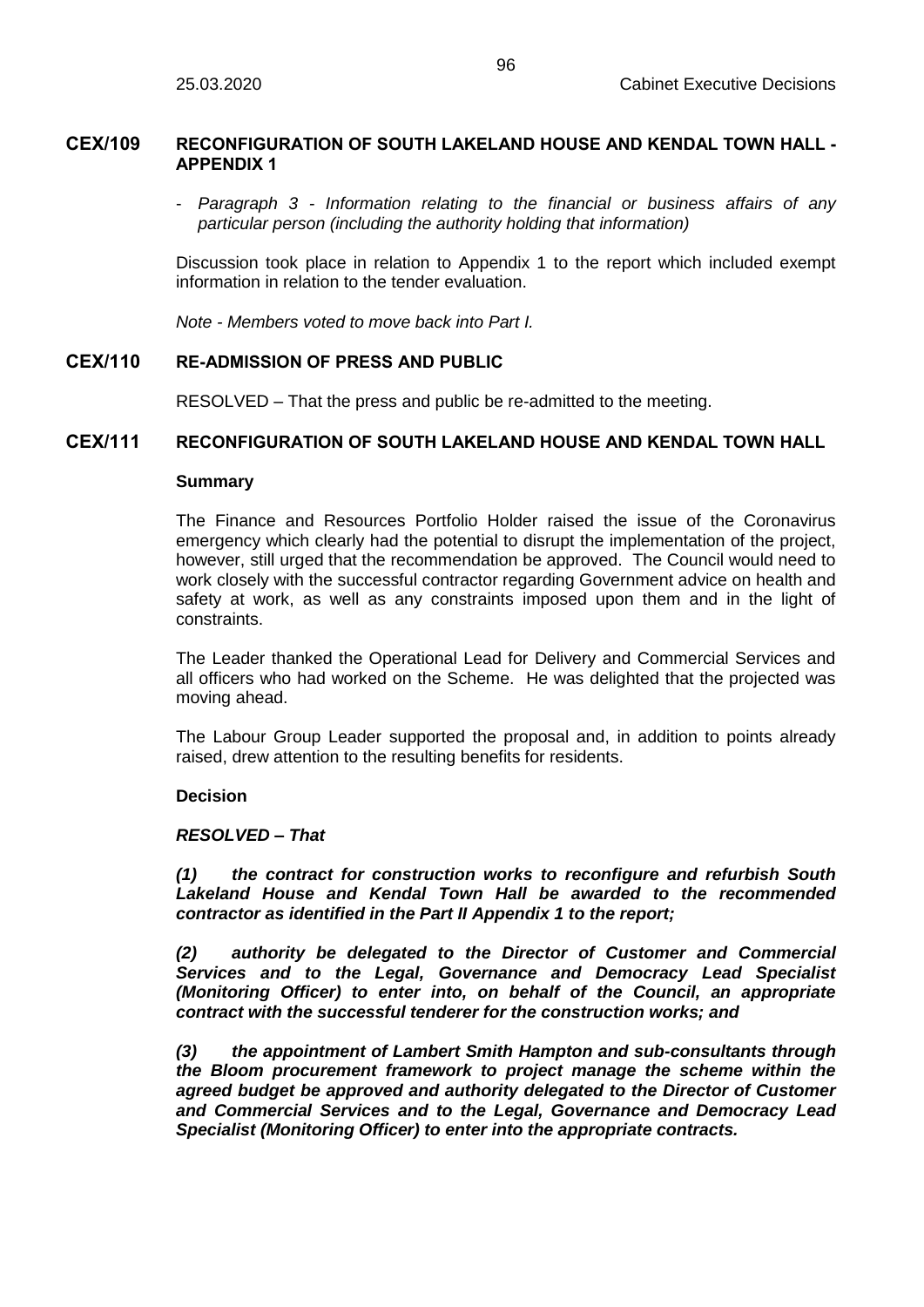# **Reasons for Decision**

Investment in South Lakeland House and Kendal Town Hall will:-

- provide office space to support the Council's Customer Connect Programme;
- create new modern town centre offices for other businesses;
- provide a MintWorks2 for new Small and Medium sized Enterprises;
- deliver much needed refurbishment of Kendal Town Hall;
- provide much improved working facilities for all employees, both SLDC and KTC;
- provide disabled access to all areas of SLDC offices;
- enable a joint reception area in the front of the Town Hall;
- open up more meeting room space for community groups; and
- generate income and reduce ongoing maintenance costs for the Council.

In addition, the decision will assist in the delivery of the Council Plan priorities, as follows:-

Economy –

- Engagement with the private sector and public sector partners will be central to the Council's approach to helping grow and develop the economy.
- We will when opportunities present themselves make best use of our property portfolio to support economic growth, through the use of our current and future asset base.
- Through our economic development strategy we will continue to build on our traditional strengths, and pioneer new industries that make the most of our place. We will promote new ways of working so that businesses can compete and reach their potential whilst enjoying everything that is special about living in South Lakeland.

Environment –

- We will reduce the Council's carbon emissions by reducing our energy use through the efficient management of our land and buildings and be an exemplar to others.
- We will support Cumbria County Council and local partners with their strategies for active travel.

South Lakeland District Council need to ensure we are adequately equipped to provide the best, most cost effective service for the communities we serve. This will be met through a skilled workforce, ensuring that the staff have the ability to work efficiently working with more digital skill and a more flexible co-ordinated approach. The places project will help the Council equip its staff to put the Customer at the heart of everything we do.

# **Alternative Options Considered and Rejected**

• Continue with the current position and do nothing – this is not recommended when considering the significant cost to maintain the building, the inefficient use of space, the loss of opportunity to refurbish the Town Hall and the economic benefits to the area. This would still require significant additional expenditure to be added to a future capital programme to maintain South Lakeland House and Kendal Town Hall in an acceptable condition. Following the emerging discussions on devolution and combined authorities, whilst doing nothing may be an option for those reasons, it is still reasonable to proceed with the scheme whilst those discussions continue to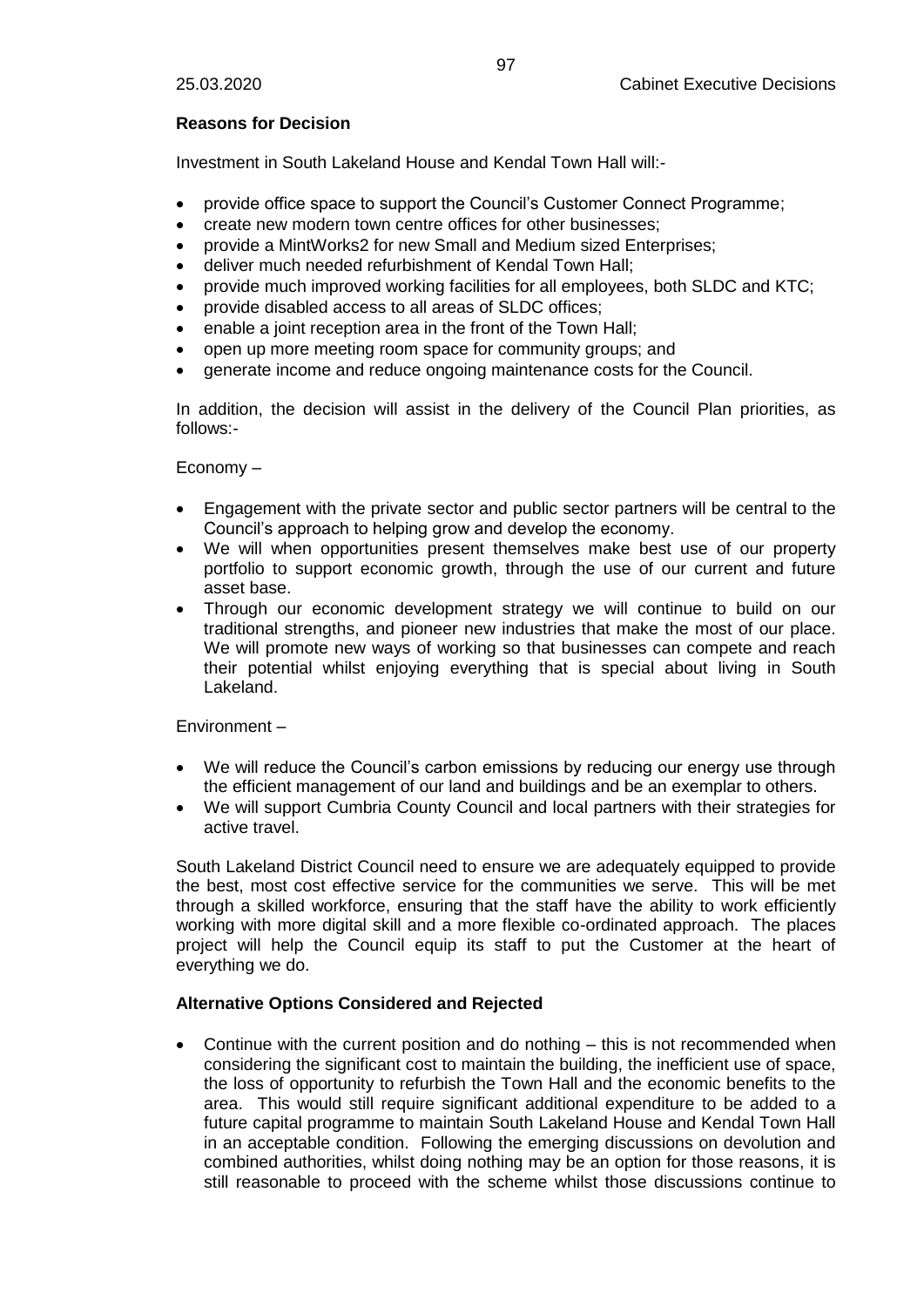take place, as any options would require a base in the centre of Kendal and we would be best placed to provide office accommodation for any new Council structure brought forward and proposed. If, in future, South Lakeland House was not required, the space occupied by the Council could be split into smaller units at little cost to accommodate more small and medium sized enterprises.

- A shared public sector hub option, co-locating with the County Council and Lake District National Park Authority on the County Hall site was fully explored but ruled out on cost grounds. Concern was also raised at the time with potential use of the South Lakeland House site with no obvious or viable use found for the site.
- Undertake the work over a longer phased approach. This has been dismissed because of the increased cost that a longer phased approach would incur. It would be difficult to manage contractually, and cause greater disruption for the organisation and the Council would be unable to benefit from the proposed income which would, therefore, make the scheme unviable.

## **CEX/112 AWARD OF LEASE FOR BRAITHWAITE FOLD CARAVAN PARK**

#### **Summary**

The Finance and Resources Portfolio Holder introduced the report. Braithwaite Fold Caravan Site at Bowness-on-Windermere had been managed on behalf of the Council by the Camping and Caravan Club Ltd. The contract had commenced in 2012, initially for a five year period, with a three year extension having been agreed in 2017, ending in January 2020.

On 7 October 2019, the Council had re-tendered the contract. The tender had been issued with a fully drafted management agreement in order to remove any uncertainty during the tender period and to reduce the risk of any challenge following award of contract, including a number of key performance indicators to ensure a high level of service was maintained by the management company. No formal tenders had been received, although two well established caravan site operators had, as part of the tender process, expressed an interest to enter into a long term lease for the site with the Council instead of the management agreement proposed.

Following approval by Cabinet on 20 December 2019, the site had been tendered for a long term lease (initially 25 years) in order to secure a well-established operator for the site. This would ensure that the site would continue as a caravan park which was stipulated in the Heads of Terms, would remove any uncertainty for the Council longer term and move risk away to the operators with specific points inserted into the Heads of Terms to protect the Council, such as minimum number of pitches and minimum occupancy rates payable to the Council during any period. Tenders had been submitted by the two well-established caravan park operators who had initially expressed an interest when the management agreement had originally been put out to tender.

*Note - Members voted to move into Part II to discuss Appendix 2 to the report which contained exempt information in relation to the tender results.*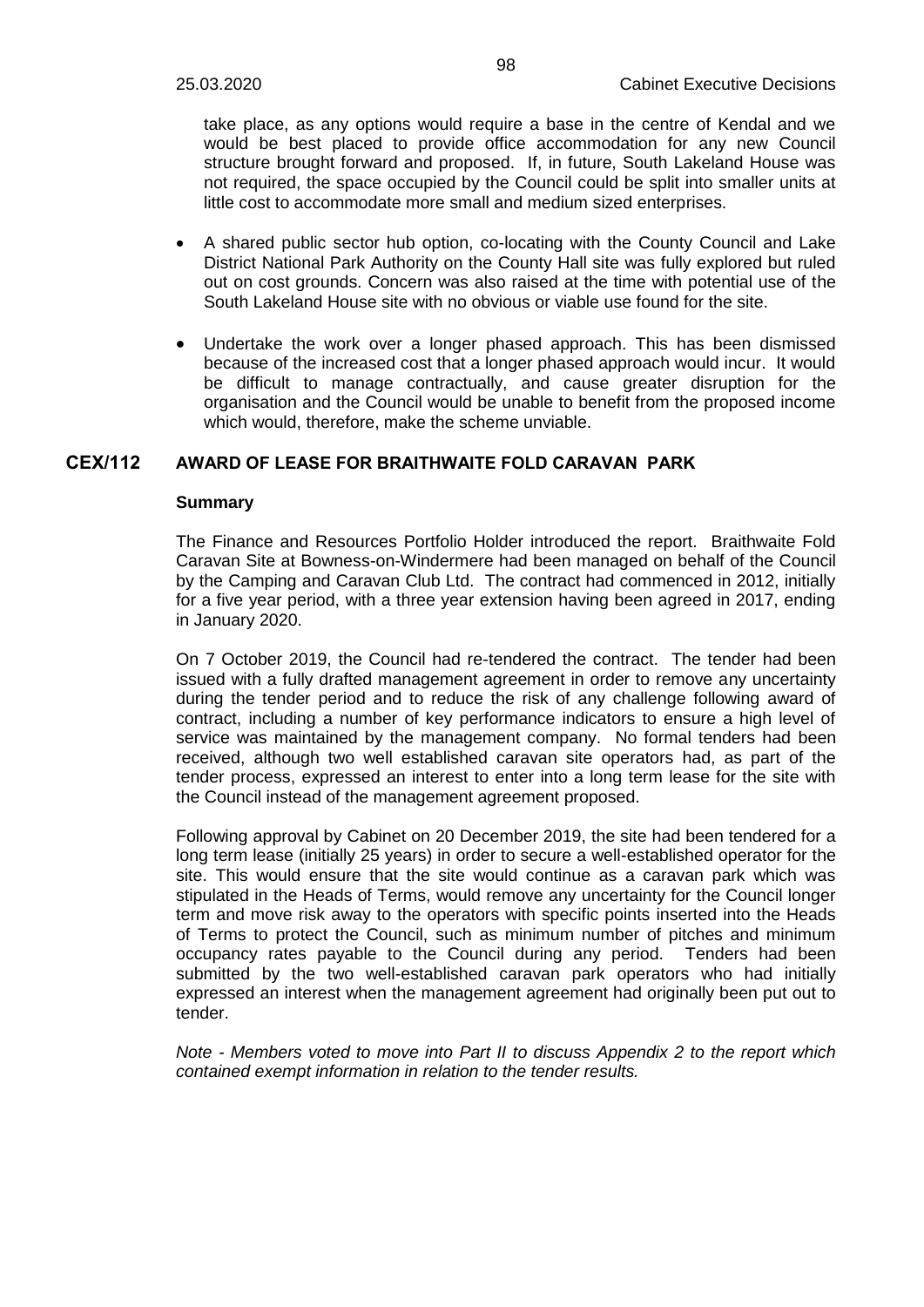# **CEX/113 PRESS AND PUBLIC**

RESOLVED – That, under Section 100(A)(4) of the Local Government Act 1972, the press and public be excluded from the meeting for the following item of business on the grounds that it involves the likely disclosure of exempt information as defined in Part 1 of Schedule 12 A of the Act as amended by the Local Government (Access to Information) (Variation) Order 2006 by virtue of the Paragraph indicated.

# **CEX/114 AWARD OF LEASE FOR BRAITHWAITE FOLD CARAVAN PARK - APPENDIX 2**

- *Paragraph 3 - Information relating to the financial or business affairs of any particular person (including the authority holding that information)* 

Discussion took place in relation to Appendix 2 to the report which included exempt information in relation to the tender results.

*Note - Members voted to move back into Part I.*

# **CEX/115 RE-ADMISSION OF PRESS AND PUBLIC**

RESOLVED – That the press and public be re-admitted to the meeting.

# **CEX/116 AWARD OF LEASE FOR BRAITHWAITE FOLD CARAVAN PARK**

**Decision**

# *RESOLVED – That*

*(1) the heads of terms of lease be approved, initially for 25 years, for the future operation of the Braithwaite Fold Caravan site;*

*(2) the contract be awarded to the successful bidder as identified in the Part II Appendix 2 to the report; and* 

*(3) the terms of the lease be delegated to the Director of Customer and Commercial Services in conjunction with the Finance Lead Specialist (Section 151 Officer) and the Legal, Governance and Democracy Lead Specialist (Monitoring Officer).*

# **Reasons for Decision**

To assist in the delivery of the Council Plan – Economy and Culture – Encouraging a sustainable environment and inclusive economy. The current operator has helped grow the site, attracting more visitors to the area, in turn encouraging secondary spend with neighbouring stakeholders.

# **Alternative Options Considered and Rejected**

To re-tender the management agreement to see if other suppliers would be interested in running the site on behalf of the Council. This has been discounted as it is felt that the current tendering portal covers a wide area and therefore it is unlikely to bring about a different result.

For the Council to run the site in house. Due to the required recruitment process, it is not felt that this is an appropriate alternative option.

To dispose of the land. This is not felt to be a suitable option due to the lost revenue the Council would incur through sale of the land.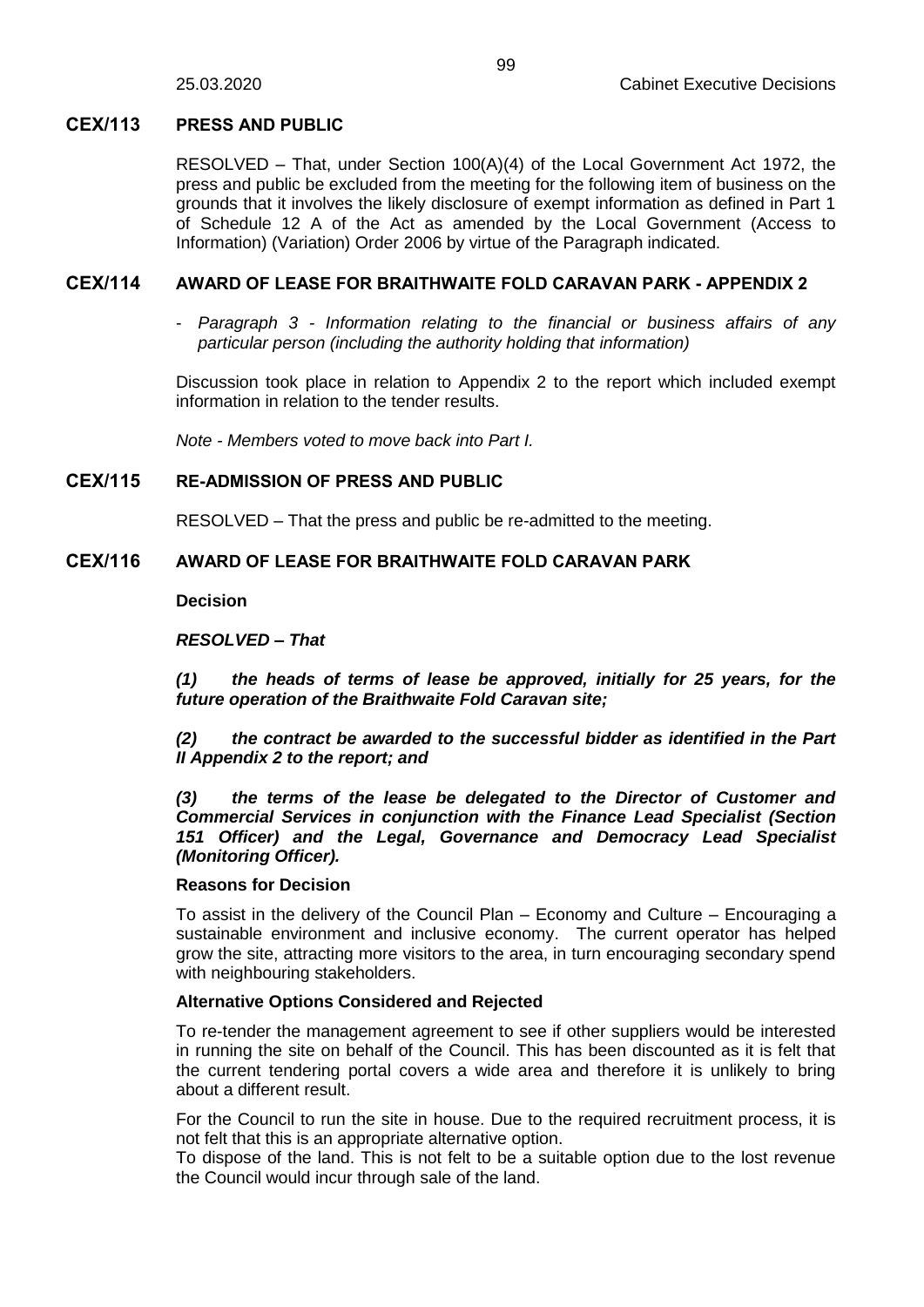# **CEX/117 URGENT DECISIONS**

#### **Summary**

The Councils Monitoring Officer reported a number of urgent executive decisions required in light of the Government's announcements on 23 March 2020.

In moves to protect residents in line with latest national Government advice and direction, South Lakeland District Council (SLDC) had announced further measures designed to limit the spread of Coronavirus (Covid-19).

(a) From 24 March, the front counter reception at the Council's main offices at South Lakeland House in Kendal would be closed to face-to-face enquiries, as would Kendal Town Hall.

(b) The Council has also announced the closure of the public jetty, public slipway and public toilets at Ferry Nab, Bowness. All council managed play areas were to close, although parks would remain open for fresh air and exercise in line with Government advice.

(c) The indoor market in Kendal would be closed, although the outdoor market would continue, but only for stalls selling food produce.

(d) The Council's leisure provider, GLL, had confirmed that all its facilities, including the leisure centres in Kendal and Ulverston, would be closed.

(e) The Council was also suspending all bulky waste collection services provided by Right2Work and no more bookings would be accepted.

All closures and suspensions would remain in place until guidance was received that it was appropriate to re-open and resume.

Council staff would continue to work to deliver essential services and as part of the coordinated Coronavirus response.

The Leader further proposed that car parks operated by South Lakeland District Council (SLDC) be made free of charge from today to ensure key workers and volunteers involved in the Coronavirus response could access parking and to minimise the risk of virus transmission. The Leader outlined that all of the Council's off-street car parks would remain open but charges would not be enforced. The Westmorland Shopping Centre multi-storey car park would, however, be closed to vehicles. The Council wanted to ensure that key workers and volunteers could go about their vital work as easily as possible, and temporarily removing Council parking charges was one way in which the Council could help. It would also mean that anyone using the car parks would not need to use the pay-and-display machines, which it was hoped would help to minimise the risk of spreading the virus. It was stressed, however, that this was a measure designed to support key workers and that people should not be tempted to use the car parks unnecessarily. The Government's advice about social distancing and staying at home during this three week period was supported. The Leader further recommended that parking charge arrangement will be subject to review in mid-April.